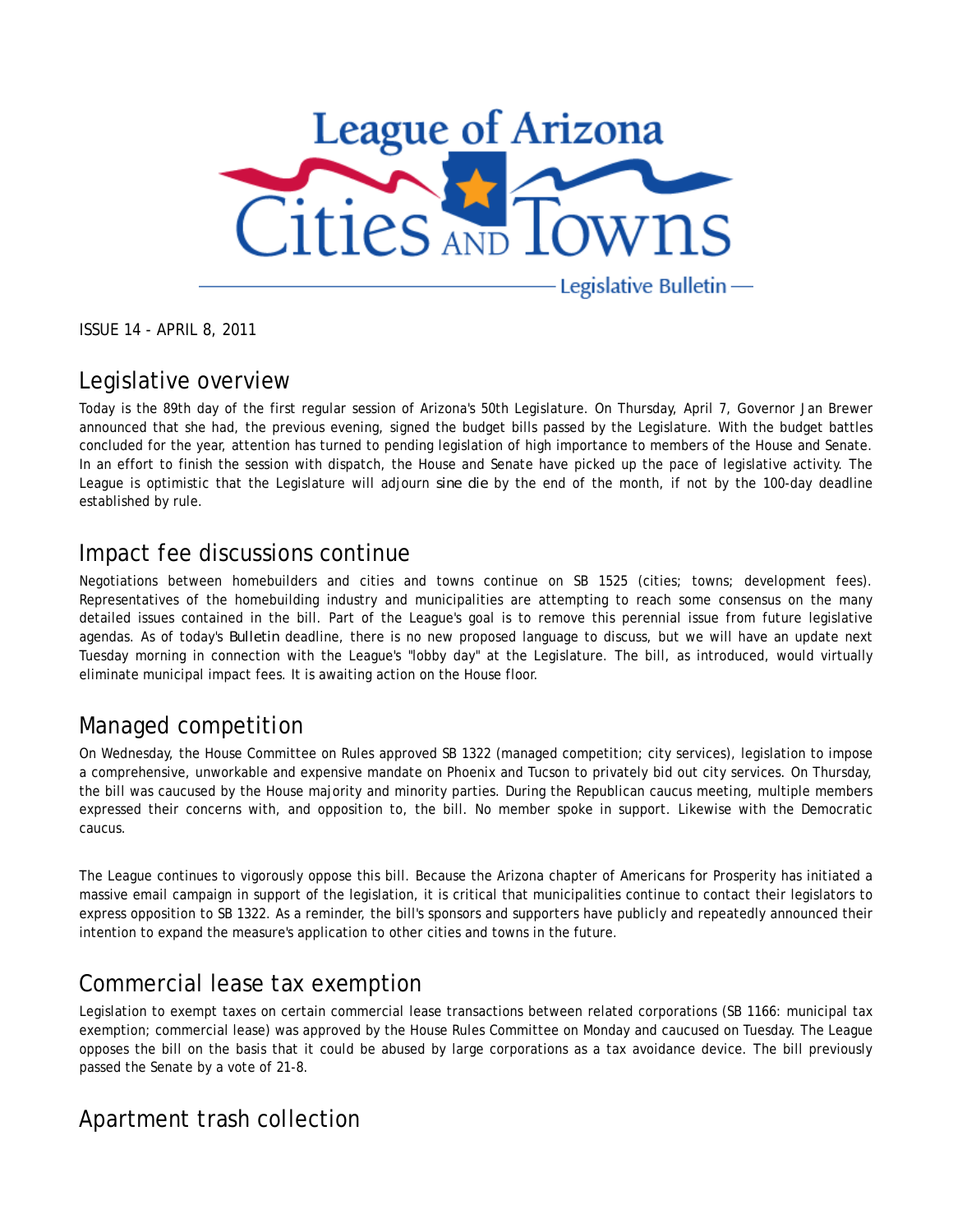The League has been working with other stakeholders throughout the session to modify SB 1204 (trash collection; multifamily housing), legislation mandating that private trash haulers be allowed to compete for the collection of apartment garbage. The League had negotiated an amendment that would delay the bill's effectiveness date to 2016 and clarify that the legislation did not include a right to compete for the collection of trash from mobile home parks. In an unexpected turn of events, the bill's sponsor, Senator Gail Griffin (R-Hereford), rejected the mobile home portion of the League amendment. The bill has been retained on the Committee of the Whole Calendar as interested parties attempt to work out their differences.

### Consumer fireworks

SB 1379 (now: consumer fireworks; regulation) was approved by the House Rules Committee on Monday and caucused on Wednesday. This bill limits the extent to which cities and towns may regulate the use of fireworks. Among other things, it mandates that cities may not prohibit the use of consumer fireworks during the periods of June 15 to July 5, and December 12 to January 2. The bill, however, does prohibit the sale of fireworks in Yavapai County and Coconino County. Additionally, it prohibits the sale of consumer fireworks in areas zoned for residential use. SB 1379 has not been scheduled for further floor action.

# Regulatory reform

SB 1598 (cities; counties; regulatory review) was approved by the House Rules Committee on Monday and caucused on Wednesday. The measure applies the Regulatory Bill of Rights (currently governing state agencies) to local government; it also makes changes to the general plan statutes regarding aggregate resources. A floor amendment negotiated by stakeholders, including the League, will be offered to the bill in the Committee of the Whole. A collateral benefit of the amendment is that its passage will likely terminate further consideration of SB 1286 (counties, cities, permits, time limit) and HB 2501 (rules, laws, ordinances, interpretation). With adoption of the stakeholder amendment to SB 1598, the League will be neutral on the bill.

# Utility charges

HB 2193 (municipal water charges; responsibility) passed the Senate Committee of the Whole this week. This bill prevents municipalities from seeking recovery of utility charges from anyone other than an individual who has contracted for the service and has resided at the service address.

Because municipalities would be further handcuffed in their efforts to collect on delinquent utility accounts, the legislation could result in significant costs to cities and towns. Strategies available to cities to mitigate such costs include the collection of larger utility deposits and quicker termination of service for non-payment.

As it is far more difficult to terminate wastewater service, the League proposed an amendment to exclude such service from the bill's scope. (The service termination situation is even more complicated for municipalities that have private water systems and public wastewater systems.)

Unfortunately, the sponsor has never agreed to meet with the League to discuss our proposed amendment. Accordingly, we continue to oppose the legislation.

#### Firearms

Following approval by the House Judiciary Committee two weeks ago and the Rules Committee early this week, HB 1201 (firearms omnibus) has not seen any further action. The League continues to oppose a provision of the bill requiring those cities prohibiting guns from public buildings to employ armed guards and to install metal detectors and lock boxes.

# Recovery of attorney fees

SB 1404 (now: civil actions; attorney fees; recovery) was approved by the House Rules Committee on Monday and caucused on Tuesday. The legislation generally moves Arizona towards a "loser pays" regime with respect to costs incurred for civil litigation. The League opposes the measure, because it specifically provides that state and local governments may not be awarded attorney fees, even when victorious. The League will participate in a stakeholder meeting regarding the legislation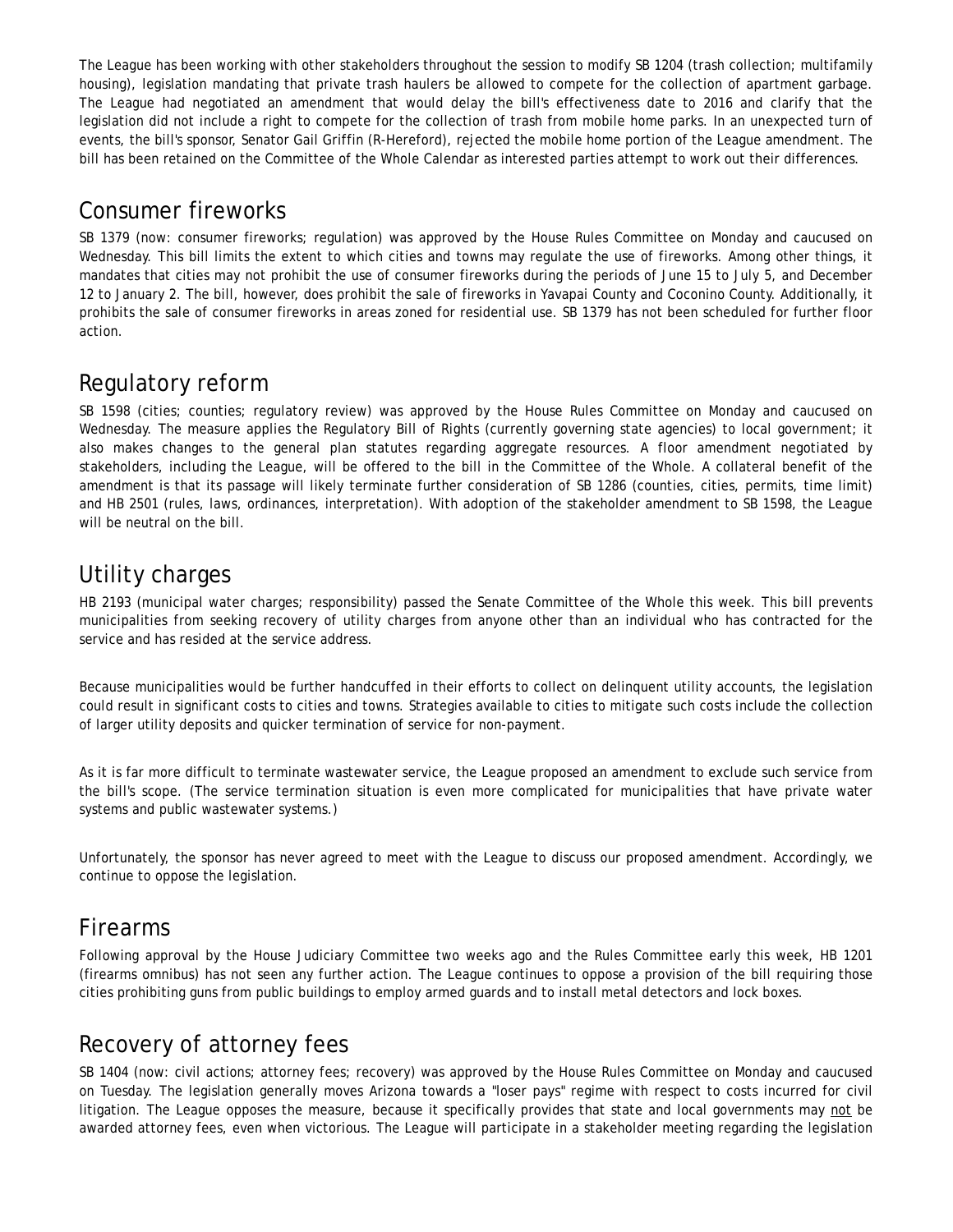### Pension reform

SB 1609 (retirement systems; plans; plan design), which represents a pension reform compromise between Speaker of the House Kirk Adams (R-Mesa) and Senator Steve Yarbrough (R-Chandler), passed out of the Rules Committee on Monday. The League supports this comprehensive pension reform bill and is committed to helping enact the meaningful and necessary initiatives embodied in the legislation.

## Residential rental tax

On April 5, the House passed SB 1160 (city sales tax; residential rental) by a vote of 37-22. The League opposes this bill, which requires that the imposition of any tax increase on residential landlords be approved by a vote of the people. On April 6, the bill was transmitted to the Governor for her approval or veto. The League will formally request a veto of the bill on the bases that it: reduces local control, creates special tax treatment for one industry, and diminishes the ability of mayors and councils to approach budgeting in a comprehensive way.

### Legislator Profile - Representative Ruben Gallego

When Representative Ruben Gallego was but four years old, his grandmother died in Mexico. His father inherited her farm, located in a remote spot deep in the heart of the State of Chihuahua. The elder Mr. Gallego uprooted the family from its Chicago home and relocated the clan to Mexico so he could try his hand at farming. Ruben went to work on the farm and began his formal education at a rural elementary school.

Unsuccessful as a farmer, young Ruben's father folded his hand after about two years and brought his family back to the States. Every summer, however, Ruben would return to Mexico to work on a bean farm, taking the long hot car ride from Illinois to Chihuahua. His job on the farm was to create holes in the field with a long tapered stick and then seed the holes. It was hard work, close to the ground.



From these inauspicious beginnings, few may have guessed that this child of poverty would grow into a young man who, at age 31, has graduated from Harvard College, served with distinction in the United States Marine Corps, and succeeded as an entrepreneur with his own

property acquisition and management company. He has also mastered complex public policy issues as a city council aide, campaign strategist and government relations professional. When he was sworn in as a member of the Arizona House of Representatives in January 2011, he added the notch of elected official to his belt of accomplishments.

As a youth, Rep. Gallego was driven by a determination to succeed and escape the clutches of financial need. When he entered high school, he set his sights high and established a personal goal of attending Harvard College, arguably the best school in the country, if not the world. He realized that if he fell just short of his goal, he would still be admitted to an outstanding college. He developed a written plan. Demonstrating unusual initiative for a high school freshman, he then identified and contacted the president of a Hispanic student organization at Harvard and sought his advice with respect to gaining admission to the Ivy League powerhouse.

Rep. Gallego's goal was reinforced when he was selected as a delegate to the Illinois state conference of the Hugh O'Brian Youth Foundation, an international program designed to encourage and inspire young people with great leadership potential. Mixing with the state's best and brightest high school sophomores, Rep. Gallego knew at once that he possessed the necessary tools to succeed. With drive and dedication, he could make something great of his life.

One day while he was at work as a short order cook, he fielded a telephone call from his sisters at home. They explained that he had received a letter in the mail from Harvard. "Is the envelope fat or thin?" he asked. It was fat. His adolescent goal had been realized. As the first member of his family to attend college, he inspired his youngest sister to follow in his footsteps straight to Harvard.